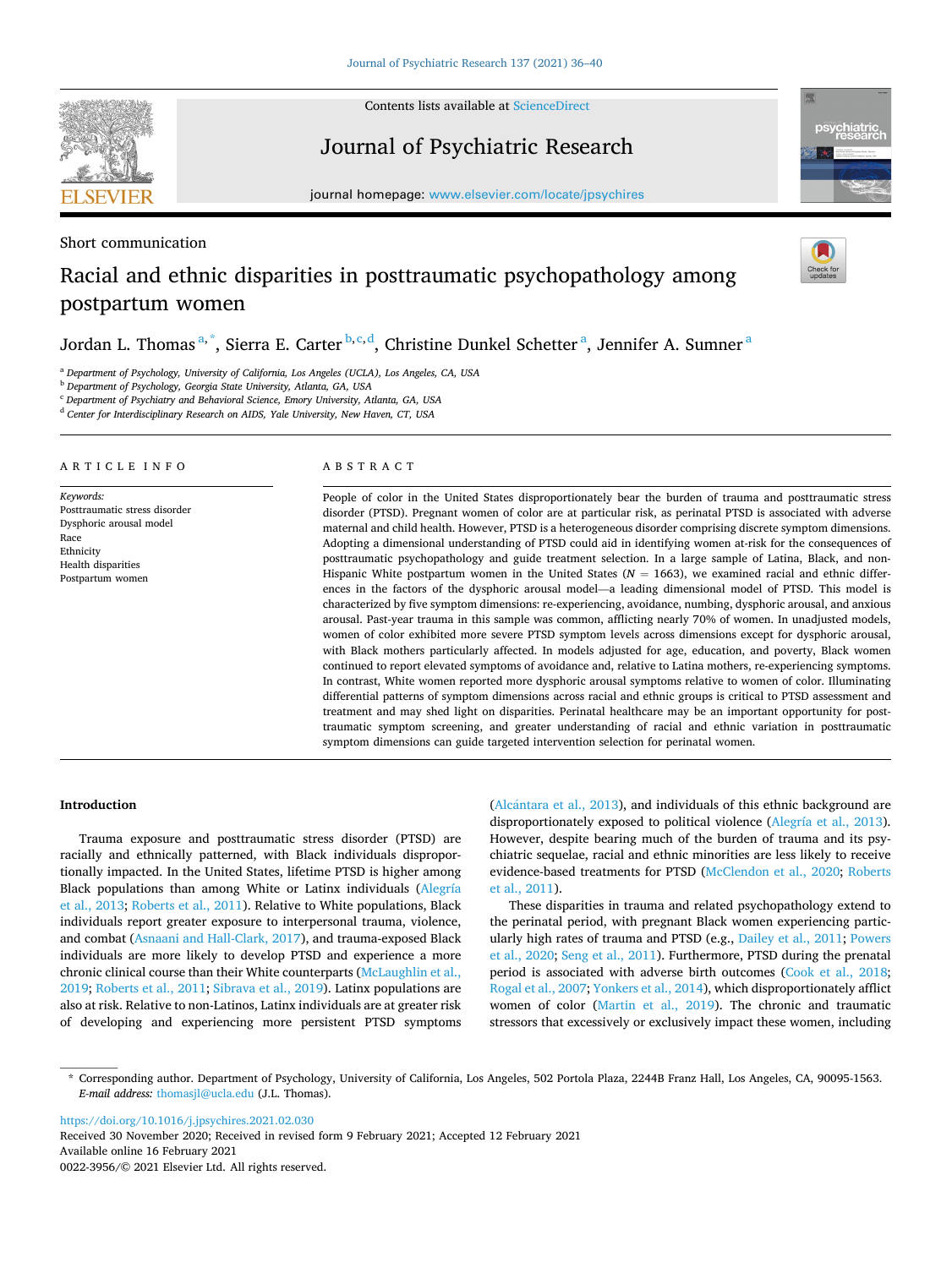discrimination, acculturative stress, and racial trauma, may contribute to disparities before and after birth ([Conradt et al., 2020;](#page-4-0) [Lehrner and](#page-4-0)  [Yehuda, 2018\)](#page-4-0). The perinatal period is a transitory time involving numerous physiological and psychological changes, and trauma-related psychopathology during this time may confer unique risk. Documenting racial and ethnic disparities in posttraumatic symptoms can inform targeted interventions for mitigating the impact of PTSD in perinatal women on maternal and child health.

Although most research has considered PTSD as a binary diagnostic entity, PTSD is a heterogeneous disorder comprising discrete symptom dimensions ([Armour et al., 2016;](#page-4-0) [Galatzer-Levy and Bryant, 2013\)](#page-4-0). To distill these symptoms into more homogeneous clusters, numerous confirmatory factor analyses have investigated the latent structure of PTSD. This research primarily supports three models: the four-factor dysphoria model [\(Simms et al., 2002](#page-4-0)), four-factor emotional numbing model [\(King et al., 1998\)](#page-4-0), and five-factor dysphoric arousal model ([Elhai](#page-4-0)  [et al., 2011](#page-4-0)). A recent systematic review concluded that the five-factor model was superior to both four-factor models ([Armour et al., 2016](#page-4-0)). The dysphoric arousal model separates symptoms into five dimensions: re-experiencing (e.g., intrusions), avoidance (e.g., actively avoiding trauma-related reminders), numbing (e.g., anhedonia, restricted affect), anxious arousal (e.g., hypervigilance, exaggerated startle), and dysphoric arousal (e.g., sleep and concentration difficulties).

To broaden understanding of disparities in posttraumatic psychopathology, emerging research has considered how PTSD symptom dimensions may manifest across racial and ethnic groups. Most evidence suggests more severe symptoms across PTSD dimensions among people of color, although some nuances emerge when considering PTSD at the level of its dimensions. Studies using the emotional numbing model have found that Black and Hispanic male veterans are significantly more likely to endorse re-experiencing [\(Coleman et al., 2019](#page-4-0); [Koo et al.,](#page-4-0)  [2016\)](#page-4-0), avoidance ([Koo et al., 2016\)](#page-4-0), and numbing ([Koo et al., 2016\)](#page-4-0) symptoms than their White counterparts. However, not all dimensions have been consistently elevated among racial and ethnic minorities. For example, Hispanic, Black, and White male veterans reported similar hyperarousal symptom levels ([Coleman et al., 2019](#page-4-0); [Koo et al., 2016](#page-4-0)). Despite evidence supporting the dysphoric arousal model as a representation of PTSD dimensions—even across race and ethnicity ([Arbona](#page-4-0)  [et al., 2019](#page-4-0); [Contractor et al., 2015](#page-4-0); see [Contractor et al., 2019](#page-4-0) for review)—research is lacking on how severity of its symptom dimensions compares across diverse racial and ethnic backgrounds.

Furthermore, although PTSD is twice as common in women as men ([Kessler et al., 1995\)](#page-4-0), minimal research has examined differences in symptom severity among women of different racial and ethnic groups. In one study, symptom severity across the four factors of the emotional numbing model were equivocal between Black and White women veterans, and Hispanic women veterans reported greater numbing symptoms than their White counterparts ([Koo et al., 2016](#page-4-0)). Among perinatal samples, recent research has examined PTSD symptom structure in circumscribed racial and ethnic groups, namely South American women ([Gelaye et al., 2017](#page-4-0); [Reichenheim et al., 2018\)](#page-4-0). In the one study of the dimensional structure of PTSD in postpartum women in the United States, we established that the five-factor dysphoric arousal model best-represented PTSD symptom dimensions in a large, diverse sample ([Thomas et al., under review\)](#page-4-0). In this study, we expanded this work by examining racial and ethnic differences in trauma exposure, PTSD symptoms, and symptom severity of the dimensions of the dysphoric arousal model in a sample of Latina, Black, and White postpartum women.

## **Methods**

## *Participants and procedure*

Data are from the Community Child Health Network (CCHN), a multi-year community-academic partnership studying maternal and child health in new parents in low-income communities. Postpartum women were recruited at delivery from one of five regions in the United States (for details, see [Ramey et al., 2015](#page-4-0)). All community and institutional organizations approved the protocol, and participants provided informed consent. Measures were collected via in-home interviews in English or Spanish. For this study, we used data from Time 1 (median: 7 weeks postpartum, interquartile range: 4–12 weeks) and Time 2 (median: 34 weeks postpartum, interquartile range: 29–39 weeks) visits. This sample included women with complete PTSD data  $(N = 1663)$ .

### *Measures*

*Trauma exposure.* Past-year trauma exposure was assessed at Time 1  $(n = 1590)$ . Women reported events that occurred to them or close others over the past year on a Life Events Checklist [\(Dominguez et al.,](#page-4-0)  [2005; Dunkel Schetter et al., 2013](#page-4-0)). Consistent with *DSM-IV-TR's* definition of a Criterion A trauma (e.g., experienced, witnessed, or confronted with an event involving actual or threatened death, serious injury, or threat to physical integrity of self/others; [APA, 2000\)](#page-4-0), we identified eight potentially traumatic events: serious injury/illness, hospitalization; mugging/assault; death; vehicular accident; threat of physical harm by another individual; robbery/burglary; natural disaster; crime victim. Additionally, past-year exposure to domestic violence was assessed using a modified HITS scale ([Sherin et al., 1998\)](#page-4-0), which was dichotomized to indicate presence/absence of violence (e.g., O'[Campo](#page-4-0)  [et al., 2010](#page-4-0)). We summed the number of trauma types across these measures to calculate a past-year trauma burden.

*PTSD symptoms.* The PTSD Checklist-Civilian Version (PCL-C; [Weathers et al., 1993](#page-4-0)) was administered at Time 2. Women reported on the frequency with which they were bothered by the 17 *DSM-IV-TR*  PTSD symptoms in the past month  $(1 = not at all, 5 = extremely)$ , with responses summed for a total PTSD symptom severity score. The PCL has strong psychometric properties [\(Wilkins et al., 2011\)](#page-4-0) and has been used to assess PTSD in perinatal samples [\(Gelaye et al., 2017;](#page-4-0) [Levey et al.,](#page-4-0)  [2018; Reichenheim et al., 2018\)](#page-4-0). Based on research validating the fit of the five-factor dysphoric arousal in this sample ([Thomas et al., under](#page-4-0)  [review](#page-4-0)), we summed the items for the five symptom dimensions; higher scores indicated greater symptom severity.

*Sociodemographics*. Women reported on their racial and ethnic identities at enrollment and were characterized into three groups: Latina, Black, and non-Hispanic White. To further characterize our sample, we present data on age, education, poverty, nativity, language preference, and study site.

# *Analytic plan*

Chi-square  $(\chi^2)$  and one-way analysis of variance (ANOVA) tests in SPSS Version 26 [\(IBM Corp. Released, 2019](#page-4-0)) were used to compare Latina, Black, and White women on sociodemographic, trauma exposure, and PTSD variables. Using multivariate analysis of covariance (MANCOVA) and one-way analysis of covariance (ANCOVA), we ran adjusted analyses accounting for sociodemographic variables significantly associated with total PTSD symptoms (age, education, poverty).

# **Results**

Participant characteristics are presented in [Table 1](#page-2-0). Overall, women were young  $(M = 25.8$  years), though White women were significantly older than Latina and Black mothers. Most women were Black (54.2%) and high school graduates (42.3%), though there were differences in education across racial and ethnic groups; significantly more White women received postsecondary education. Over one-half (62.1%) of the sample lived in an urban area. Black women primarily resided in Baltimore, North Carolina, and Washington, DC, Latinas mostly lived in Chicago and Los Angeles, and most White women in this sample resided in Chicago. With respect to income, nearly 60% of women were less than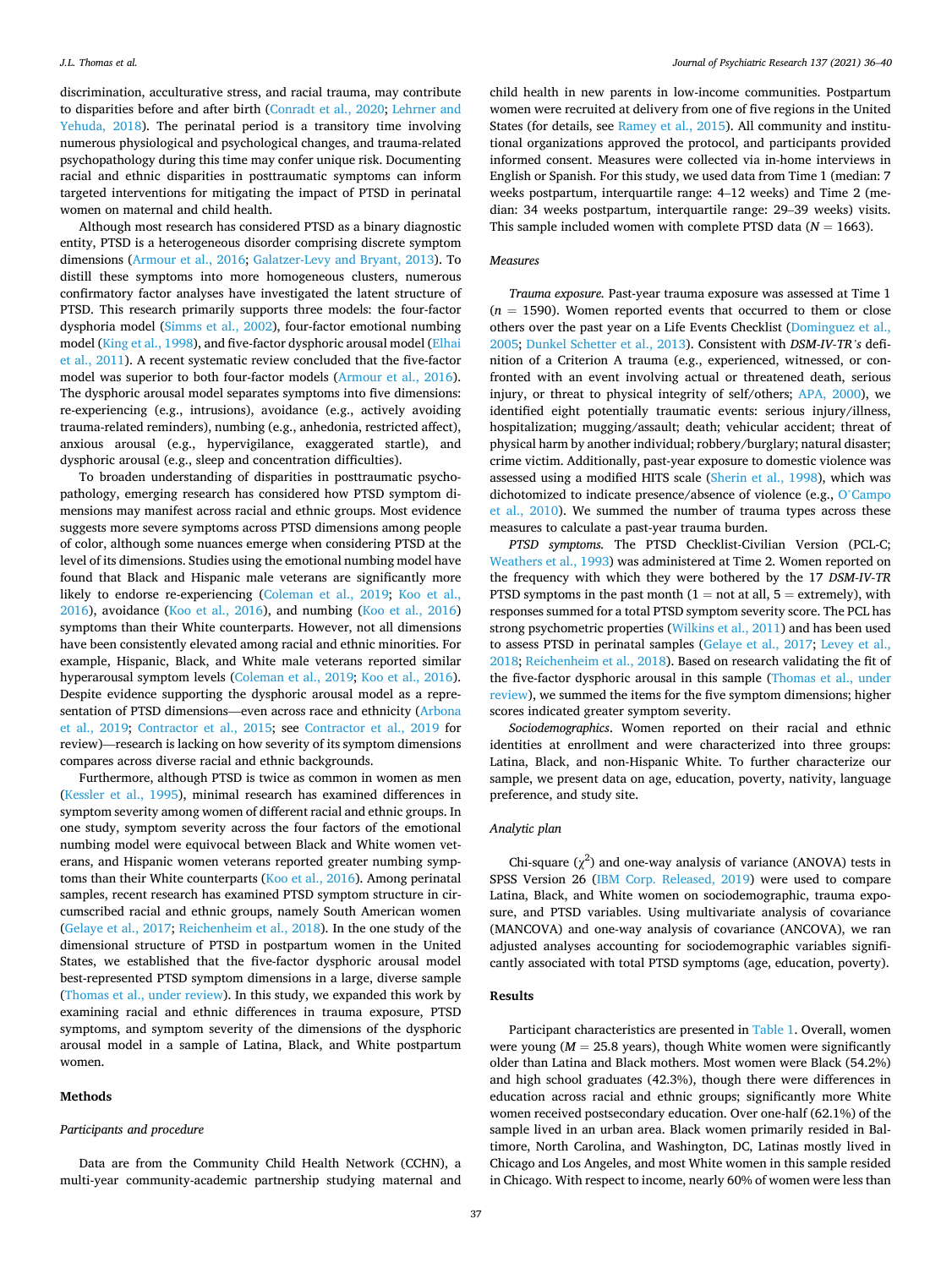#### <span id="page-2-0"></span>**Table 1**

Participant characteristics for the full sample and by racial and ethnic group.

|                         | Full<br>Sample<br>$(N =$<br>1663) | Black<br>$(n =$<br>901) | White<br>$(n =$<br>389) | Latina<br>$(n =$<br>373) |            |               |
|-------------------------|-----------------------------------|-------------------------|-------------------------|--------------------------|------------|---------------|
|                         | $M(SD)$ or<br>% (n)               | M(SD)<br>or %<br>(n)    | M(SD)<br>or %<br>(n)    | M(SD)<br>or % $(n)$      | F or $x^2$ | $P-$<br>value |
| Age at study            | 25.8                              | 24.2                    | 29.6                    | 25.5                     | 145.07     | < 0.001       |
| enrollment              | (5.67)                            | (4.91)                  | (5.91)                  | (5.24)                   |            |               |
| Study site              |                                   |                         |                         |                          | 648.26     | < 0.001       |
| Baltimore               | 23.0                              | 34.7                    | 17.7                    | 0.0(0)                   |            |               |
|                         | (382)                             | (313)                   | (69)                    |                          |            |               |
| Chicago                 | 25.5                              | 7.2                     | 41.6                    | 52.8                     |            |               |
|                         | (424)                             | (65)                    | (162)                   | (197)                    |            |               |
| Los Angeles             | 11.7                              | 6.4                     | 10.5                    | 25.5                     |            |               |
| North                   | (194)<br>20.0                     | (58)<br>25.2            | (41)<br>26.0            | (95)<br>1.1(4)           |            |               |
| Carolina                | (332)                             | (227)                   | (101)                   |                          |            |               |
| <b>WADC</b>             | 19.9 (33)                         | 26.4                    | 4.1                     | 20.6                     |            |               |
|                         |                                   | (238)                   | (16)                    | (77)                     |            |               |
| Education               |                                   |                         |                         |                          | 447.86     | < .001        |
| $<$ HS                  | 18.0                              | 16.1                    | 5.9                     | 35.4                     |            |               |
| graduate                | (300)                             | (145)                   | (23)                    | (132)                    |            |               |
| HS graduate             | 42.3                              | 49.2                    | 25.2                    | 43.4                     |            |               |
|                         | (703)                             | (443)                   | (98)                    | (162)                    |            |               |
| Some                    | 23.4                              | 27.2                    | 23.9                    | 13.7                     |            |               |
| college                 | (389)                             | (245)                   | (93)                    | (51)                     |            |               |
| College                 | 15.3                              | 6.8                     | 44.7                    | 5.4(20)                  |            |               |
| graduate or<br>more     | (255)                             | (51)                    | (174)                   |                          |            |               |
| Other/no<br>information | 1.0(16)                           | 0.8(7)                  | 0.3(1)                  | 2.1(8)                   |            |               |
| Poverty                 |                                   |                         |                         |                          | 305.01     | < .001        |
| $\leq 100\%$ FPL        | 43.2                              | 53.6                    | 21.9                    | 40.5                     |            |               |
|                         | (719)                             | (483)                   | (85)                    | (151)                    |            |               |
| 100-200%                | 26.8                              | 24.1                    | 16.2                    | 44.5                     |            |               |
| <b>FPL</b>              | (446)                             | (217)                   | (63)                    | (166)                    |            |               |
| $>200\%$ FPL            | 29.9                              | 22.3                    | 62.0                    | 15.0                     |            |               |
|                         | (498)                             | (201)                   | (241)                   | (56)                     |            |               |
| Nativity                |                                   |                         |                         |                          | 883.66     | < .001        |
| US born                 | 80.3                              | 97.6                    | 92.3                    | 26.8                     |            |               |
|                         | (1336)                            | (877)                   | (359)                   | (100)                    |            |               |
| Foreign born            | 19.5                              | 2.4                     | 7.7                     | 73.2                     |            |               |
|                         | (325)                             | (22)                    | (30)                    | (232)                    |            |               |
| Language                |                                   |                         |                         |                          |            |               |
| preference              |                                   |                         |                         |                          |            |               |
| English                 | 86.2                              |                         |                         | 38.6                     |            | $-.001$       |
|                         | (1434)                            |                         |                         | (144)                    |            |               |
| Spanish                 | 13.8                              |                         |                         | 61.4                     |            |               |
|                         | (229)                             |                         |                         | (229)                    |            |               |
| Past-year               | 1.22                              | 1.30                    | 1.17                    | 1.10                     | 4.09       | .017          |
| trauma<br>count         | (1.15)                            | (1.21)                  | (1.10)                  | (1.02)                   |            |               |

 $FPL = federal$  poverty line;  $HS = high$  school;  $SD = standard$  deviation; WADC=Washington, DC.

100% of the federal poverty line; Black women were over-represented in this group, whereas White women were more likely to be greater than 200% of the federal poverty line. Nearly three-quarters (73.2%) of Latinas were foreign-born, and over one-half (61.4%) preferred Spanish to English. Nearly 70% of women endorsed past-year trauma. Black mothers reported experiencing significantly more trauma types than did Latinas.

Severity of total PTSD symptoms and the five symptom dimensions are summarized in Table 2. In unadjusted analyses, Black women demonstrated the greatest PTSD symptom severity overall, and women of color exhibited more severe PTSD symptom levels across the reexperiencing, avoidance, numbing, and anxious arousal dimensions. In models adjusted for age, education, and poverty, there was trend-level significance for total PTSD symptoms, with Black women having slightly higher symptoms than Latina mothers. Racial and ethnic

| Adjusted and unadjusted total PTSD symptoms and symptom scores of the |      |                                            |                  | five dimensions across racial and ethnic groups. |                                     |                        |                      |                   |                            |                            |                                            |                   |
|-----------------------------------------------------------------------|------|--------------------------------------------|------------------|--------------------------------------------------|-------------------------------------|------------------------|----------------------|-------------------|----------------------------|----------------------------|--------------------------------------------|-------------------|
|                                                                       |      |                                            |                  |                                                  | etween-Subjects for Adjusted Models |                        | Black $(n = 901)$    |                   | White $(n = 389)$          |                            | Latina $(n = 373)$                         |                   |
|                                                                       |      | Cronbach's a Possible range Observed range |                  | (2, 1653)                                        | P-value                             | Partial n <sub>2</sub> | Jnadjusted<br>V (SE) | kdjusted<br>M(SE) | Jnadjusted<br>A (SE)       | Adjusted<br>M(SE)          | Jnadjusted<br>VI (SE)                      | Adjusted<br>M(SE) |
| Total PTSD symptoms <sup>a,d</sup>                                    |      | $17 - 85$                                  | $17 - 80$        | 2.85                                             | 80.                                 |                        | 7.40(0.37)           | 26.85 (0.34)      | 25.01 (0.42)               | 26.84 (0.56)               |                                            | 25.37 (0.54)      |
| le-experiencingable                                                   | 0.84 | $5 - 25$                                   | $5-25$           | .83                                              | $^{02}$                             | 005                    | .18(0.13)            | .98(0.12)         | .12(0.15)                  | 7.76 (0.20)                |                                            | 7.37 (0.19)       |
| Avoidancea, b,e,f                                                     | ,73  | $2 - 10$                                   | $2 - 10$         | 16.6                                             | $\frac{1}{2}$                       | 012                    | .50 (0.07)           | .42(0.60)         | .83 (0.07)                 | 0.12(0.10)                 | 25.94 (0.47)<br>7.56 (0.17)<br>3.02 (0.08) | 2.94 (0.10)       |
| Jumbing <sup>a,c</sup>                                                | 0.78 | $5 - 25$                                   |                  | 171                                              | 0.49                                | 3                      | .39(0.11)            | .25(0.10)         | .62(0.13)                  | .07(0.17)                  | .20(0.15)                                  | .06(0.16)         |
| Dysphoric arousal <sup>a,c,t,g</sup>                                  | 0.75 | $3 - 15$                                   | $5 - 23$<br>3-15 | 12.88                                            | 000.                                | 015                    | $(60.0)$ 0 $6$ .     | .84(0.08)         | 5.42 (0.12)<br>3.01 (0.07) |                            | 4.72 (0.11)<br>3.44 (0.08)                 | 1.69 (0.13)       |
| Anxious arousal <sup>a,c</sup>                                        | 0.49 | $2 - 10$                                   | $2 - 10$         | <b>ZE</b>                                        | 0.85                                | $\frac{8}{2}$          | .43 (0.06)           | 1.36 (0.06)       |                            | 5.60 (0.14)<br>3.29 (0.10) |                                            | 1.32 (0.09)       |

Wore: Adjusted for age, education, and poverty.<br>
<sup>a</sup> Unadjusted significant difference between Black and White at  $p < .05$ .<br>
<sup>a</sup> Unadjusted significant difference between Black and Latina at  $p < .05$ .<br>
<sup>b</sup> Unadjusted signif

**Table 2**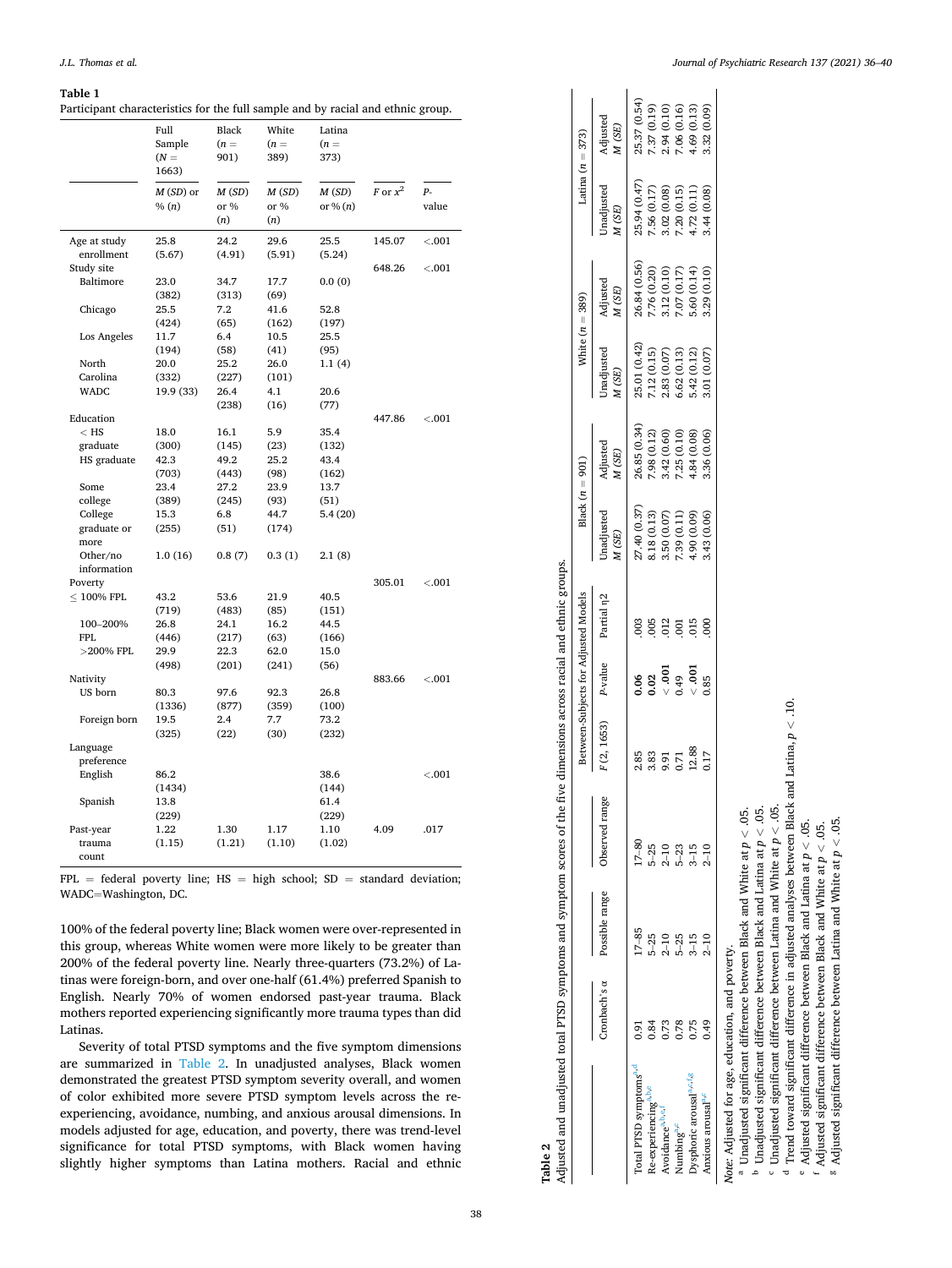differences in PTSD dimensions remained significant in adjusted models for re-experiencing, avoidance, and dysphoric arousal, but not for numbing and anxious arousal. Black women exhibited significantly more severe avoidance symptoms than White and Latina mothers and significantly more re-experiencing symptoms than Latinas. White women reported significantly greater symptoms of dysphoric arousal than did Latina or Black mothers in unadjusted and adjusted models.

# **Discussion**

Adopting a dimensional approach to examining disparities in PTSD symptoms may further understanding of risk factors and treatment targets during the postpartum period. We present the first study to examine the symptom dimensions of the dysphoric arousal model among a lowincome, racially and ethnically diverse perinatal population. In this sample of Latina, Black, and White postpartum women, PTSD symptoms were racially and ethnically patterned, and more nuanced findings emerged when considering symptom dimensions. Black mothers were particularly afflicted, exhibiting elevated re-experiencing and avoidance symptoms. Both Black and Latina mothers also reported significantly greater symptom severity across the numbing and anxious arousal dimensions relative to White mothers, though these differences dissipated when accounting for age, education, and poverty. White mothers reported significantly higher dysphoric arousal symptom levels than Black and Latina mothers.

Our findings build upon a small, but growing, literature examining racial and ethnic differences in PTSD symptom dimensions. Most prior research examined dimensions of the emotional numbing model among veterans [\(Coleman et al., 2019](#page-4-0); [Koo et al., 2016\)](#page-4-0) or compared two racial and ethnic groups (e.g., Hispanic and non-Hispanic White as in [Arbona](#page-4-0)  [et al., 2019;](#page-4-0) for exception, see [Koo et al., 2016\)](#page-4-0). We extend the evidence base by examining differences in a large, community-based sample of postpartum women inclusive of the three largest racial and ethnic groups in the United States. Consistent with other research ([Coleman](#page-4-0)  [et al., 2019;](#page-4-0) [Koo et al., 2016](#page-4-0)), we observed significantly elevated symptoms among women of color—particularly Black women—on some, but not all, PTSD dimensions. Importantly, when analyses adjusted for sociodemographic covariates, significant differences in the numbing and anxious arousal dimensions dissipated, and symptom severity was comparable between White women and women of color. Indicators of socioeconomic status, educational attainment, and poverty are complexly linked with race and ethnicity, and societal stratification along socioeconomic and racial and ethnic lines may influence manifestations of posttraumatic stress. Further, although the overall variance accounted for in our models was small, racial and ethnic differences in the re-experiencing, avoidance, and dysphoric arousal dimensions persisted even when accounting for covariates. These patterns highlight the nuanced interplay of sociodemographic factors with PTSD symptom dimensions and support a greater focus on contextual factors more broadly when considering posttraumatic psychopathology.

Focusing on PTSD dimensions allowed us to identify differences undetected by a total symptom count and may maximize ecological validity in the study of disparities in posttraumatic stress. Due to historical and ongoing experiences of racism and systemic oppression in the United States—and resultant vigilance for race-based threats in daily life—members of marginalized communities may be more likely to endorse the fear-based symptoms characteristic of the re-experiencing and avoidance dimensions. Although women of color in our sample reported more severe symptoms on these dimensions, White mothers reported more dysphoric arousal symptoms. Dysphoric arousal symptoms—including irritability and agitation—may be more culturally acceptable for White women to express than women of color, given pervasive stereotypes portraying racial and ethnic minority women as "angry" [\(Donovan, 2011](#page-4-0)).

Our study has limitations. First, as CCHN was conducted before the *DSM-5* revision, we examined *DSM-IV* PTSD symptoms. Although

research suggests that the dysphoric arousal model well-characterizes *DSM-5* PTSD symptoms ([Gentes et al., 2014\)](#page-4-0), future research on disparities in posttraumatic stress should consider *DSM-5* PTSD and its more nuanced dimensional models (e.g., [Armour et al., 2015\)](#page-4-0). Second, CCHN was not designed to focus on trauma and PTSD. It did not comprehensively assess lifetime trauma exposure and, as in previous research (e.g., [Edmondson et al., 2018\)](#page-4-0), PTSD symptoms were not anchored to a particular trauma. Using available data, we estimated past-year exposure to several traumatic events and notably found rates similar to lifetime estimates in epidemiological samples [\(Benjet et al.,](#page-4-0)  [2016\)](#page-4-0). However, given measurement limitations, we were not able to disentangle exposures occurring during the perinatal period from those occurring prior to pregnancy. Future research that examines how trauma and related psychopathology manifest prior to and during the perinatal period is needed. Third, we acknowledge that our categorization of mothers as Latina, Black, or White may mask important differences within these racial and ethnic groups. We join other scholars (e. g., Alcántara [et al., 2013](#page-4-0); [Asnaani and Hall-Clark, 2017](#page-4-0); Hall-Clark et al., [2016\)](#page-4-0) in the call for moving beyond these categorizations and including assessments of cultural factors (e.g., stigma, racism, acculturation) in studies of disparities in posttraumatic psychopathology. Further, there is a long history of medical experimentation on and abuse of Black and Latinx populations in the United States ([Washington, 2006\)](#page-4-0), particularly regarding sexual and reproductive health ([Prather et al., 2018\)](#page-4-0), and future research should examine the ways in which historically linked contextual and sociopolitical factors influence individual-level manifestations of posttraumatic stress.

The perinatal period is a window of opportunity for intervention, as many women are engaged in the healthcare system for prenatal care. Our findings of racial and ethnic disparities across the PTSD symptom dimensions of the dysphoric arousal model in a large, diverse sample of postpartum women may have implications for healthcare of perinatal women. Implementing screening for PTSD symptom dimensions in this context may hold unique leverage in the identification of posttraumatic symptoms and aid in selecting interventions. Furthermore, the high pastyear trauma exposure rates in our sample support the need for screening for trauma and its sequelae, particularly in perinatal care. Additional research is needed to identify mechanisms and intervention targets, particularly those that may result in improved delivery of culturallycompetent care for posttraumatic psychopathology.

# **Contributors**

JLT and JAS designed the present study. JLT performed the statistical analysis and wrote the first draft of the manuscript, with substantial input from JAS and SEC. As a CCHN Principal Investigator, CDS advised on methodology and content. All authors contributed to and gave approval for the final version of the manuscript.

#### **Role of the funding source**

The Community Child Health Network (CCHN) is supported through cooperative agreements with the Eunice Kennedy Shriver National Institute of Child Health and Human Development (U HD44207, U HD44219, U HD44226, U HD44245, U HD44253, U HD54791, U HD54019, U HD44226-05S1, U HD44245-06S1, R03 HD59584) and the National Institute for Nursing Research (U NR008929). JAS was supported by the National Heart, Lung, and Blood Institute (K01 HL130650). The funding sources had no involvement in the conduct of this study or the writing of this paper.

## **Acknowledgements**

None.